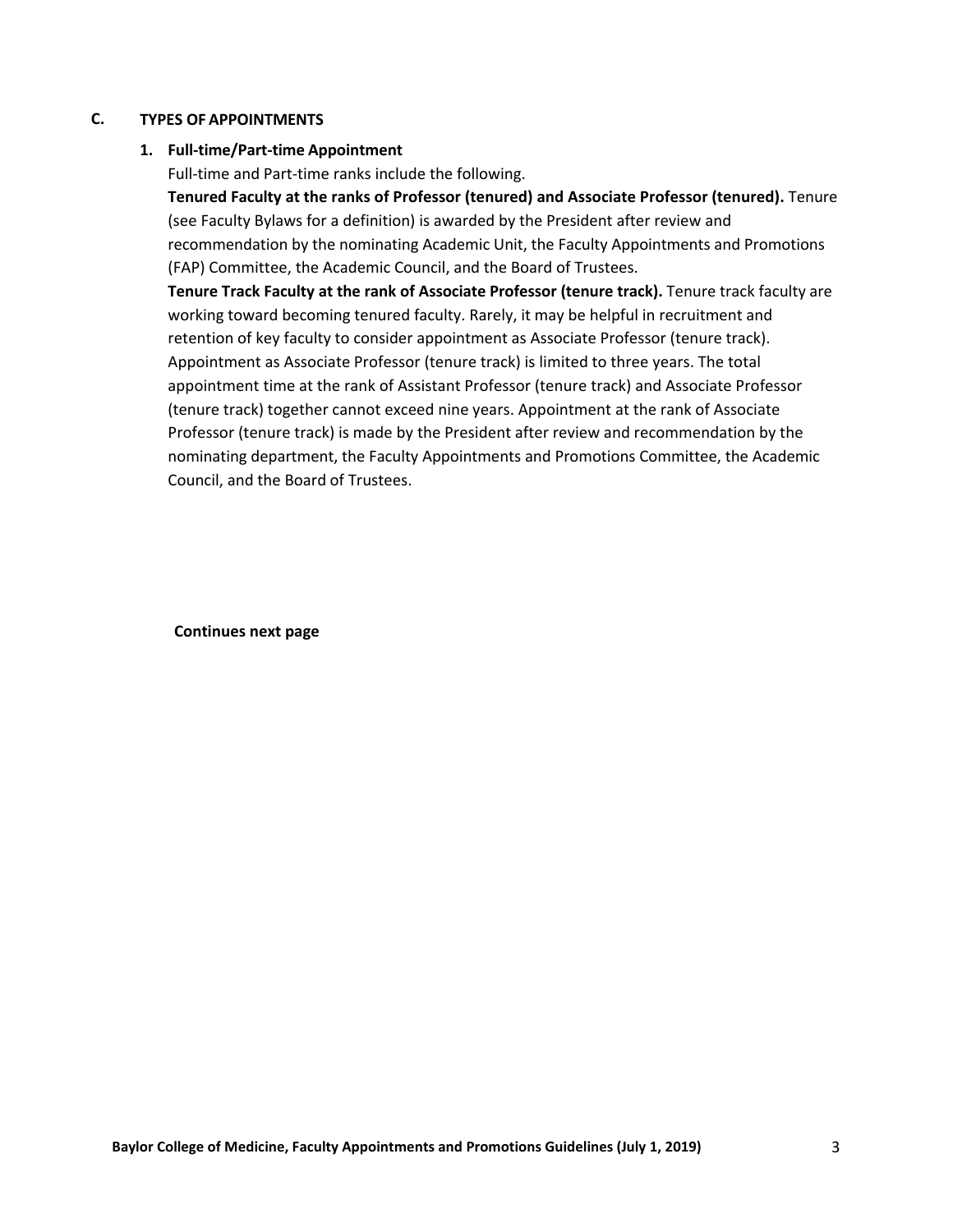**Tenure Track Faculty at the rank of Assistant Professor (tenure track).** Tenure track faculty are working toward becoming tenured faculty. Appointment is awarded by the President after review and recommendation by the nominating Academic Unit. Appointment as Assistant Professor (tenure track) is limited to nine years. The total appointment time at the rank of Assistant Professor (tenure track) and Associate Professor (tenure track) together cannot exceed nine years.

**Non-tenured Faculty at the ranks of Professor (non-tenured) and Associate Professor (nontenured).** Appointment at the ranks of Professor (non-tenured) and Associate Professor (nontenured) is made by the President after review and recommendation by the nominating department, the Faculty Appointments and Promotions Committee, the Academic Council, and the Board of Trustees. There is no time limit on how long one can hold an appointment at the ranks of Professor (non-tenured) and Associate Professor (non-tenured).

Appointment at the ranks of **Assistant Professor (non-tenure track)** and **Instructor** is approved by the President after review and recommendation by the nominating department. There is no time limit on how long one can hold an appointment at the ranks of Assistant Professor (non-tenure track) and Instructor prior to a request for a promotion.

**Faculty Clinician.** Faculty Clinician is a non-ranked, non-tenure track/non-tenured appointment that applies to Full-time or Part-time physicians and other healthcare providers who are employed by Baylor College of Medicine and practice at an affiliated healthcare location (such as Baylor St. Luke's Medical Group). An appointment of Faculty Clinician is initiated by the Senior Vice President and Dean of Clinical Affairs or designee in collaboration with, and approval of, the corresponding Academic Department or Unit. With the support of the concerned Department Chair, a Faculty Clinician may, at any time, apply for a traditional faculty appointment, such as Assistant Professor (non-tenure track), by following established guidelines and procedures for each academic rank and tenure designation.

All faculty with Full-time and Part-time appointments receive annual reappointment letters signed by their Chairs or Center Directors.

The normal expectation is that a **Full-time appointment** is held by a faculty member who devotes at least a 40-hour work-week to the efforts of the College and receives a salary for 100% of these efforts. However, faculty members who receive less than 100% of their salary through the College may still hold Full-time appointments, if their entire professional efforts are on behalf of the College. A physician, for example, who has no private practice outside of Baylor and its Affiliated Institutions and who has less than Full-time employment with the College, may still hold a Full-time appointment. The remaining part of the standard work-week would be devoted to non-remunerative tasks, such as those related to raising a family.

A **Part-time appointment** would normally be expected for a person who provides less than full, professional efforts on behalf of the College.

The designation of a Full-time or Part-time appointment is the privilege of the Academic Unit. When making such a designation, the Academic Unit must follow these policies. It is the responsibility of the Academic Unit to monitor the actions of its faculty and ascertain whether Full-time or Part-time efforts are being contributed to departmental and College-wide missions.

## **Affiliated Institution Employment**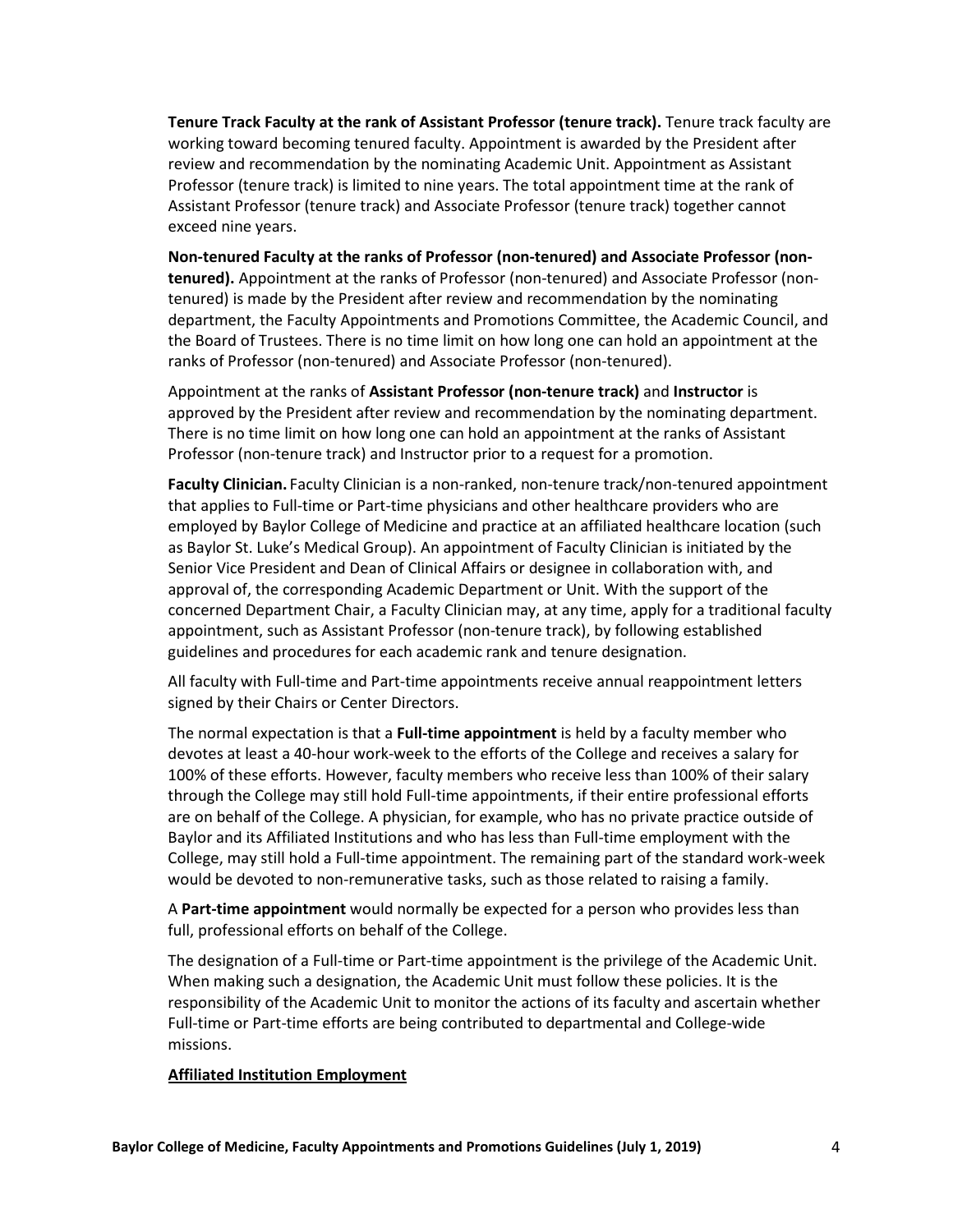A faculty member may have a Full-time or Part-time appointment at Baylor and not be a College employee, provided that this person is a Full-time or Part-time employee of an Affiliated Institution. These individuals would receive Baylor appointments but would not have College employment. They would have non-paid appointments and be excluded from the Payroll Office records but would be included among active faculty identified by the Office of Faculty Affairs.

Faculty associated with the Veterans Affairs Medical Center, the Howard Hughes Medical Institute, the Children's Hospital of San Antonio and the Menninger Clinic, for example, may have Full-time appointments without having College employment. The College determines which Affiliates may offer employment to Baylor faculty members who wish to retain a Fulltime or Part-time appointment.

## **2. Voluntary Appointments**

Voluntary appointments are held by faculty members who do not receive a salary from the College or from an affiliated institution. A person who receives a regularly occurring salaried or hourly payment through the College **cannot** hold a Voluntary appointment. Voluntary faculty members are expected to participate in mission-related activities of departments as described in the following sections.

Voluntary ranks **must be qualified** by one of the following prefixes: **Clinical, Adjunct or Visiting.** These prefixes may be used with any level of Voluntary appointment, e.g. Clinical Instructor, Adjunct Assistant Professor, or Visiting Associate Professor. These prefixes cannot be intermingled. Ranks such as "Clinical Adjunct Assistant Professor" or "Visiting Clinical Professor" do not exist. Guidelines for the use of the appropriate prefix are given below.

Prefixes cannot be used as part of the titles for either Full-time or Part-time appointments.

# **Prefixes are reserved entirely for Voluntary appointments.**

The College provides a research certified option for voluntary faculty who wish to participate as principal investigators in research through the College. Voluntary faculty wishing to be research certified must submit a completed Research Certified Faculty Agreement Form or Research Certified Voluntary Faculty Agreement (Time-Limited Transition) Form and follow the guidelines for research of the Full-time faculty and submit all grants, contracts, and research protocols through the College. Voluntary faculty who do not wish to be research certified and do not submit grants, contracts, and research protocols through the College may still participate in research as a co-investigator on protocols for which a Full-time Baylor faculty member is principal investigator.

## **a. Clinical**

A faculty member who **does not receive a salary from the College or from an Affiliated Institution** may hold a Voluntary appointment qualified by the prefix "Clinical." Typically, these faculty members have admitting privileges with a Baylor-affiliated hospital and actively participate in the clinical teaching programs of the College.

A rank, which is qualified by the prefix "Clinical," such as Clinical Assistant Professor, emphasizes that the **major contribution of effort by the faculty member is to the clinical or health care delivery activities of the Academic Unit** in which the Voluntary appointment is held. This designation is usually given to physicians with private practices or retired Baylor M.D. faculty who have an association with an Affiliated Institution and engage in the clinical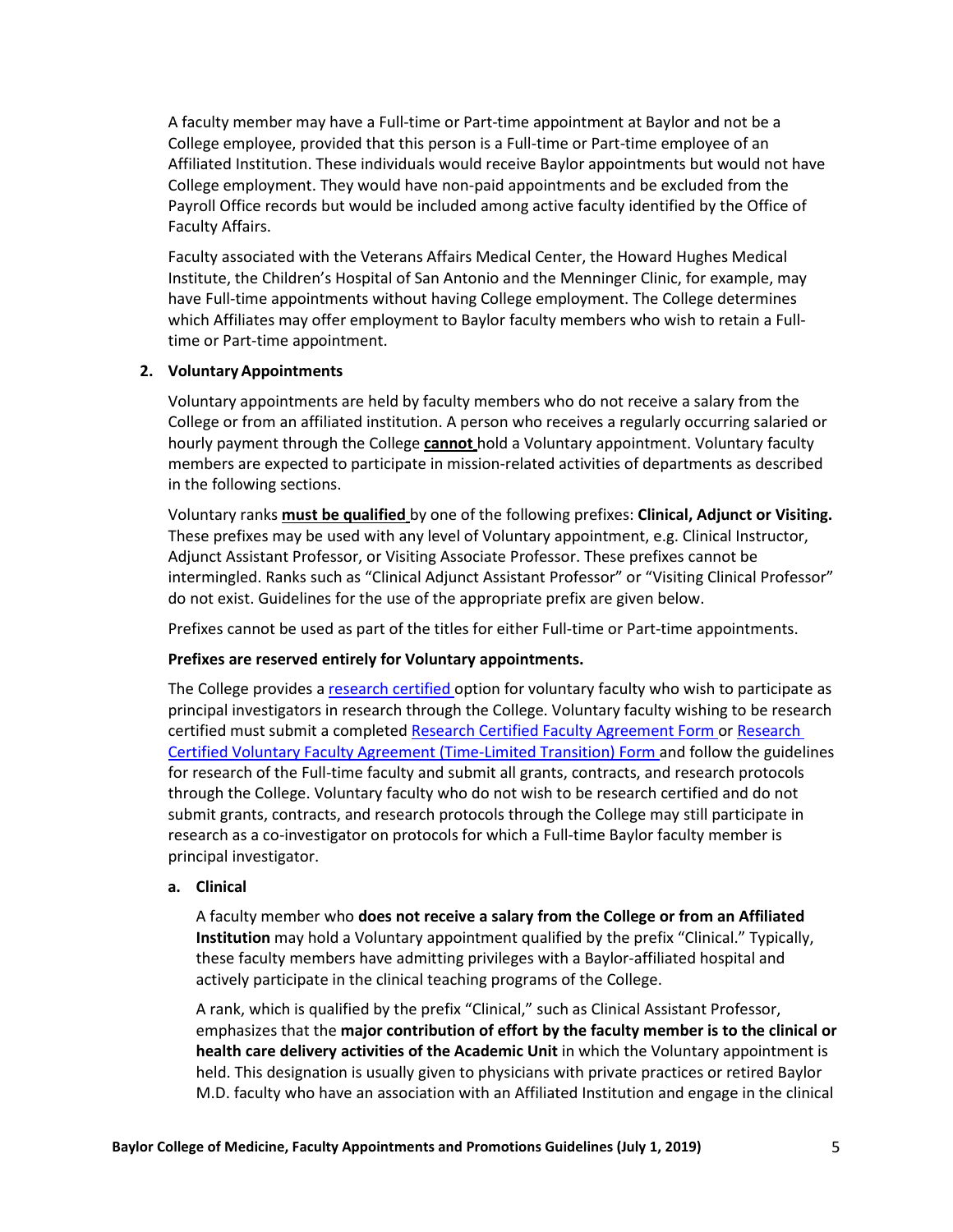teaching of Baylor students and/or residents or participate in the clinical investigations of Baylor Full-time faculty.

The level of the title (Clinical Instructor, Clinical Assistant Professor, Clinical Associate Professor, and Clinical Professor) depends upon the person's qualifications and clinical contributions to the College's efforts.

The "Clinical" prefix may **not** be held by Baylor Voluntary faculty who hold a Full-time appointment at another academic health care institution located in Houston.

## **b. Adjunct**

An "Adjunct" appointment designates a Baylor faculty member who **holds a Full-time academic appointment at another institution,** usually in the Houston area. A faculty member receiving any direct payment from an Affiliated Institution not approved for faculty with Full-time or Part-time Baylor appointments should hold a Voluntary appointment qualified by the prefix "Adjunct" rather than "Clinical."

The qualified rank within Baylor **cannot be higher** than that of the rank held by the faculty member at that person's "home" institution. An "Assistant Professor" at Rice University, for example, cannot hold a Baylor title of "Adjunct Associate Professor." The Baylor title can be "Adjunct Assistant Professor" or "Adjunct Instructor."

A person employed at a non-profit, non-academic, research-oriented institution (Salk Institute for Biological Studies or Cold Spring Harbor Laboratory, for example) may hold a title qualified by "Adjunct." The level of the rank would be determined by the person's qualifications. A person with this background and current employment should have ongoing involvement with a Baylor program to justify an academic appointment with the College.

#### **c. Visiting**

A person who is visiting the College for an extended period and who is **paid** directly by his/her home institution, by another external agency such as a foreign government, or by private funds may hold a Voluntary Baylor appointment qualified by the prefix "Visiting."

The prefix, "Visiting" implies that the person's contribution is for a defined duration, **often less than a year.** If a person is to "visit" the College in excess of 12 months, consideration should be given to a Full-time or Part-time, non-tenured appointment, such as Instructor or Assistant Professor (non-tenure track), rather than being given a title that includes a "Visiting" prefix. Although an appointment could also be made at the rank of Associate Professor (non-tenured) or Professor (non-tenured), these actions require approval by the FAP Committee.

A person holding an academic title at an institution **distant from Houston** may hold a Baylor "Visiting" rank at the same or lesser rank held at the home institution.

A person with appropriate qualifications who is **unemployed** may also be recommended for a short-term or defined-period appointment with a "Visiting" title.

If the person is an **international visitor**, his/her activities must be undertaken in accordance with the person's visa status. All international faculty, regardless of their appointment designation, must comply with the policies and procedures of the College's International Services Office.